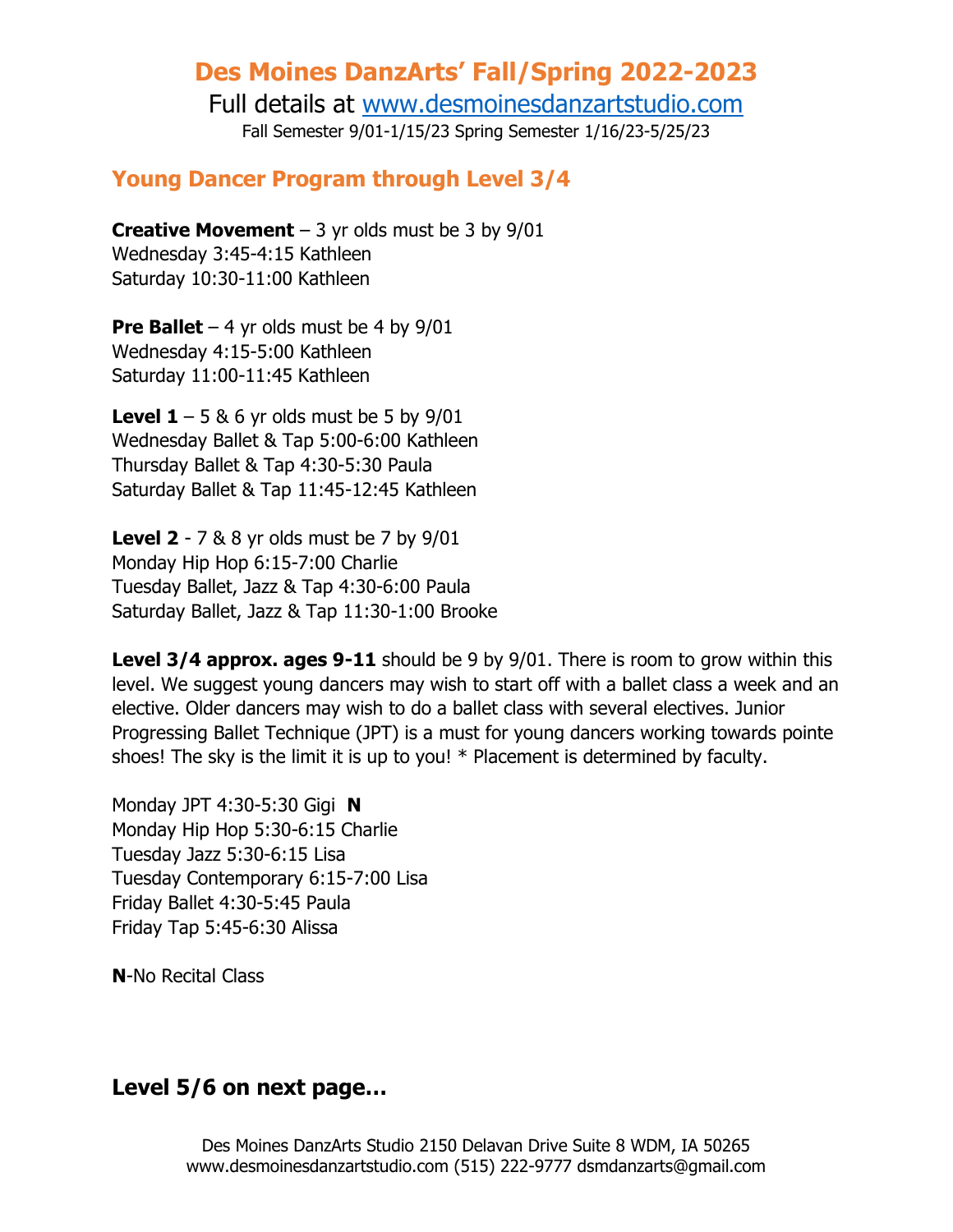# **Des Moines DanzArts' Fall/Spring 2022-2023**

Full details at [www.desmoinesdanzartstudio.com](http://www.desmoinesdanzartstudio.com/)

Fall Semester 9/01-1/15/23 Spring Semester 1/16/23-5/25/23

### **Level 5/6 approx. age 12-14**

\* Pointe dancers must take 2 ballet classes a week plus Senior Progressing Ballet Technique *class (SPT)* or  $(\textit{JPT})$ <sup>\*</sup> Placement is determined faculty. If you are a dancer in this level not quite ready for pointe shoes, we encourage you to take the Pointe classes in soft shoes as preparation towards your goal of being on Pointe. Some classes are combined Levels 5-8. These classes will be designed towards the higher Level 7/8 \*Faculty approval will be needed to enroll in these classes.

Monday Musical Theater 4:30-5:30 David Monday JPT 4:30-5:30 Gigi **N** \* if you have not done SPT this is the class you should sign up for -pointe dancers must take SPT or JPT Monday Ballet (Levels 5-8) 5:30-7:00 Gigi **N** Monday Pointe 7:00-8:00 Paula Monday Improv 8:00-9:00 Michael **N** Tuesday Strength & Flexibility for Dancers 4:30-5:30 Charlie **N** Tuesday Hip Hop (Levels 5-8) 6:00-7:00 Charlie Tuesday Contemporary 7:00-8:00 Lisa Wednesday Ballet (Levels 5-8) 4:30-6:00 Paula Wednesday Tap 6:00-7:00 Paula Wednesday Jazz 7:00-8:00 David Wednesday Slow Flow Recovery Yoga 8:00-9:00 Michael **N, D** Thursday SPT 4:30-5:30 Gigi **N** \* this class is for dancers who have already taken JPT\*pointe dancers must take SPT or JPT Thursday Ballet 5:30-7:00 Paula Thursday Pointe 7:00-8:00 Paula Thursday Broadway Jazz (Levels 5-8) 8:00-9:00 Michael Friday Pilates for Dancers (Levels 5-8) 4:45-5:45 Alissa **N** Friday Ballet (Levels 5-8) 5:45-7:15 Paula Friday Muller Technique (Levels 5-8) 7:15-8:45 Michael Saturday Ballet (Levels 5-8) 9:00-10:30 Brooke Saturday Pointe & Variations (Levels 5-8) 10:30-11:30 Brooke Sunday Yoga for Dancers 9:00-10:00 Michael **N, D** Sunday Adv Beg/Int Teen/Adult Ballet 10:00-11:30 Michael Sunday Contemporary Jazz Fusion (Levels 5-8) Noon-1:30 Michael

Need more classes? Talk to our office about our recommendations for class(es) in different levels to build a schedule. We use age as a rough placement guide. We want to look at each dancer as an individual. **N**-No Recital Class, **D** -It is cheaper to enroll in this class using our sliding fee scale, but you can pay a drop-in rate if \$20 to attend **Level 7/8 on next page…..**